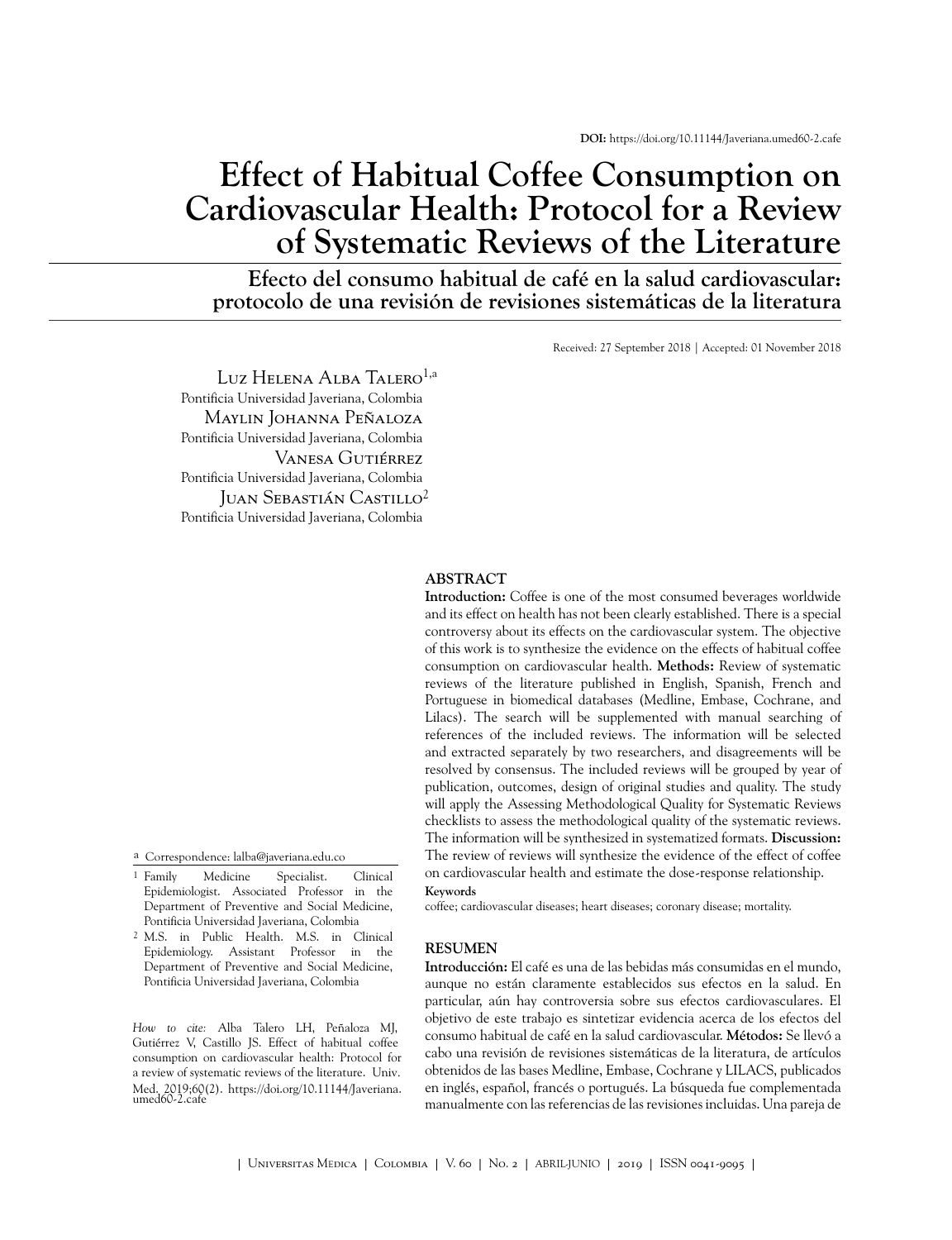investigadores seleccionó y extrajo información de manera independiente, y las discrepancias se resolvieron por consenso. Las revisiones incluidas se clasificaron según el año de publicación, desenlaces, diseño de los estudios primarios y calidad. Se utilizó el instrumento *Assessing Methodological Quality for Systematic Reviews* para calificar la calidad, y la información se sintetizó en formatos sistematizados. **Discusión:** La revisión sintetizó la evidencia del efecto del café sobre la salud cardiovascular y estimó la relación dosis-respuesta.

#### **Palabras clave**

café; enfermedades cardiovasculares; cardiopatías; enfermedad coronaria; mortalidad.

### **Introduction**

Coffee is one of the most consumed beverages around the world [\(1,](#page-3-0)[2\)](#page-3-1), and its consumption is increasing. Reports show that between 2016 and 2017, nearly 159 million sacks of coffee were consumed globally, an increase of 2.2% over the previous year. In the last year (2016/2017), there was an increase in coffee consumption in coffeeproducing (like Brazil, Colombia, Indonesia, Mexico) and in coffee-importing countries (Canada, European Union, Japan, United States, etc.), of 2.3% and 2.1%, respectively ([3](#page-4-0)[,4\)](#page-4-1). In 2015, Holland and Finland were the top two coffee-consuming countries in the world (260.4 and 184.9 liters per capita per year). Seven of the top 10 coffee-consuming countries belong to the European Union. The top consumers in the Americas are Canada, the Dominican Republic and the United States (152.1, 119.5 and 115.2 liters per capita per year, respectively) ([2](#page-3-1).[3](#page-4-0)). It is estimated that in 2015 in Colombia, people drank an average of 3.4 cups of coffee per day, a noteworthy level of consumption as compared to the average consumption in North America (3.1 cups/day). The cities with the highest level of coffee consumption in Colombia were Barranquilla, Bucaramanga, Bogotá, Manizales and Pereira [\(5\)](#page-4-2).

Historically, coffee has been consumed to increase alertness and concentration, as well as to maintain wakefulness ([6](#page-4-3),[7](#page-4-4)). On the other hand, its consumption has had a negative connotation, since it is associated with cigarette consumption, which negatively affects health [\(8\)](#page-4-5).

Some medical studies carried out in the sixties and seventies associated acute caffeine exposure with elevated blood pressure and the occurrence of arrhythmias ([9](#page-4-6)). It should be noted that such studies were criticized for using very high caffeine doses and for not controlling for the effect of other coexisting factors such as smoking, alcohol consumption and hypercholesterolemia. In addition, it is now known that although acute caffeine consumption has a positive chronotropic and inotropic effect, this effect is attenuated with chronic consumption. On the other hand, it has been demonstrated that caffeine produces relaxation of the vascular smooth muscle, through endothelium-dependent and independent mechanisms, particularly in tissues with intact membranes, which could partly explain its beneficial effects on the cardiovascular system ([10\)](#page-4-7).

Recent research has shown the role of other substances present in coffee, such as phenols, within which chlorogenic and caffeic acids have been shown to have an important antioxidant effect both *in vitro* and *in vivo* ([11\)](#page-4-8). In contrast, some studies have linked coffee consumption with increases in plasma homocysteine concentrations, which, in turn, has been correlated with an increased incidence of coronary heart disease and cerebrovascular and peripheral disease. However, this has not been adequately confirmed in subjects without a history of cardiovascular disease ([12\)](#page-4-9). Emerging studies on the effects of coffee on health in general have shown that it favorably affects metabolism (prevents type 2 diabetes mellitus) ([13\)](#page-4-10) and cognitive performance (prevents dementia and Parkinson's disease) ([14\)](#page-4-11), and improves concentration and attention and, above all, has a protective effect on the cardiovascular system ([15,](#page-4-12)[16](#page-4-13)[,17](#page-4-14),[18\)](#page-4-15).

Despite these findings, the medical community is currently unclear as to what recommendation should be issued regarding coffee consumption. There is no certainty as to whether its consumption should be restricted in people with certain diseases, and in case its consumption should be recommended, the appropriate amount is uncertain. The purpose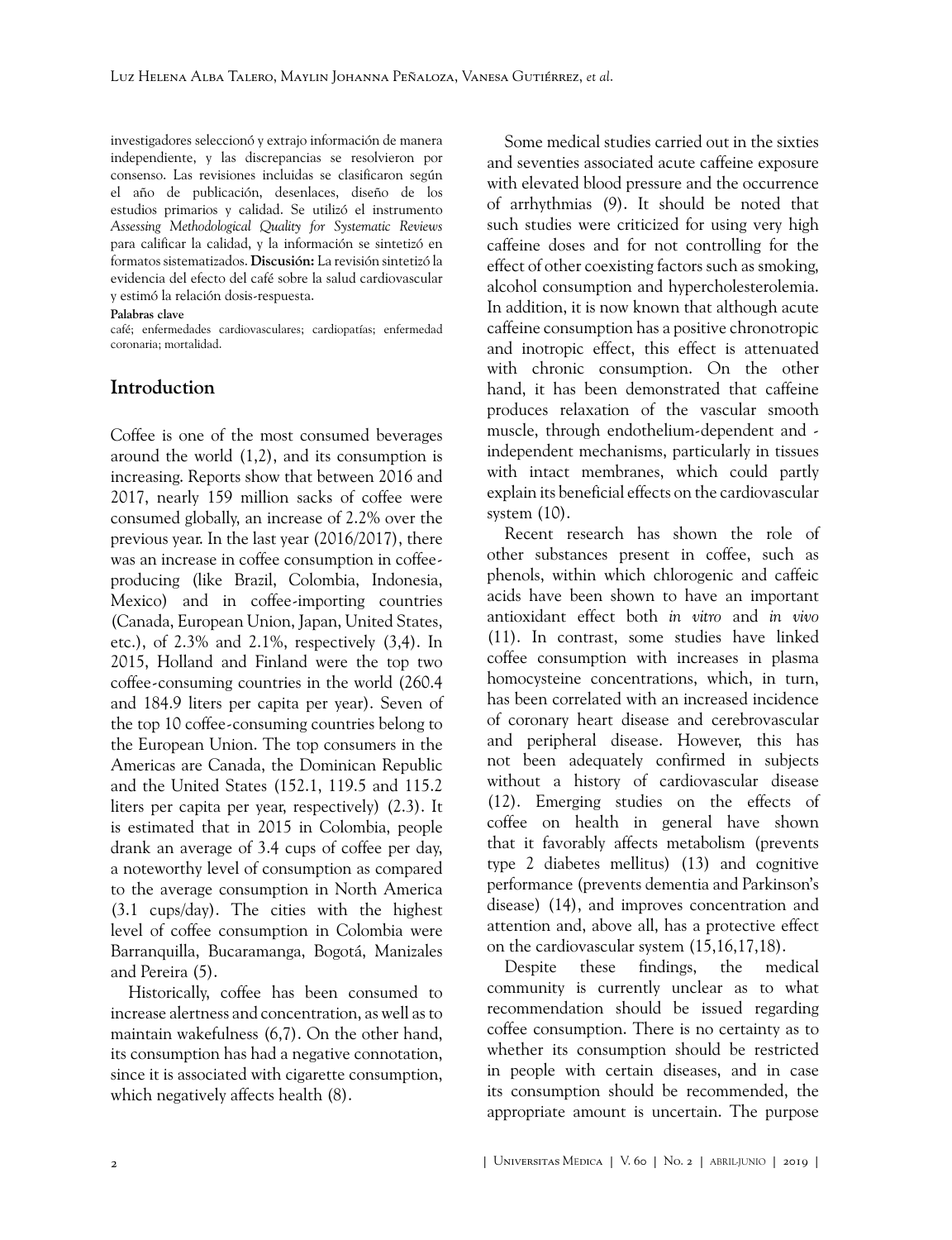of this study is to summarize the evidence on the effects of coffee on cardiovascular risk and mortality, on the risk of cerebrovascular events and on the onset of arterial hypertension, considering the dose-response relationship.

# **Methods**

The purpose of this review is to search, analyze, compare and synthesize evidence from the available systematic reviews of the literature on the effect of habitual coffee consumption on cardiovascular health, and establish the doseresponse relationship. The specific objective is to analyze and summarize the available evidence on the effect of habitual coffee consumption and its dose-response relationship on general mortality, cardiovascular mortality and mortality due to coronary heart disease, as well as on the onset of cardiovascular disease, cerebrovascular disease and hypertension in the same population.

The review protocol was designed in accordance with the Cochrane Collaboration guidelines and with an adaptation of the checklist for protocols of systematic reviews of the literature and meta-analysis (Prisma-P) ([19](#page-5-0)[,20](#page-5-1)). The protocol was approved by the Ethics and Research Committee of the Pontificia Universidad Javeriana and Hospital Universitario San Ignacio (approval 2018/06).

The inclusion criteria considered systematic reviews of the literature that summarized information regarding the effect of habitual coffee consumption on cardiovascular health and mortality, compared to non-consumption or consumption of lower doses. These studies must have been conducted in populations of men and women over 18 years of age, with or without a diagnosis of cardiovascular disease. Manuscripts in English, Spanish, French and Portuguese were considered, according to the availability of translations in these four languages for the research team. We did not consider review articles that considered pregnant or breast-feeding women, people with mental health disorders or dependence on psychoactive substances, cancer, regular users of caffeinecontaining drugs or drinks (other than coffee), like tea, energy drinks, soft drinks, chocolate, etc. We also excluded studies conducted on animals.

The primary outcomes are the relative reduction in overall mortality, cardiovascular mortality, cardiovascular risk, onset of cerebrovascular disease and arterial hypertension.

The literature search was carried out in the Medline (via PubMed), Embase, Cochrane Collaboration and LILACS databases, from their creation until December 2017. To this end, search structures were designed that included MeSH or Emtree terms, text words and other terms corresponding to the selected topics ([Table](#page-2-0) [1](#page-2-0)). In addition, a secondary search was made in the references contained in the selected articles; the search was done manually and by snowball sampling.

## <span id="page-2-0"></span>Table 1

*Search strategy for the effects of habitual coffee consumption on cardiovascular health (PubMed)*

| <b>Subtopic</b>                                                                                    | <b>Terms related to</b><br>coffee<br>consumption           | <b>Terms</b> related to<br>cardiovascular outcomes                                                                                                                                                                                                                                                                                                                                        | <b>Terms</b> related to<br>type of<br>publication                        |
|----------------------------------------------------------------------------------------------------|------------------------------------------------------------|-------------------------------------------------------------------------------------------------------------------------------------------------------------------------------------------------------------------------------------------------------------------------------------------------------------------------------------------------------------------------------------------|--------------------------------------------------------------------------|
| Cardiac<br>arrhythmias<br>Heart failure<br>Coronary heart<br>disease and<br>cardiovascular<br>risk | • Coffee<br>[Title/Abstract]<br>• Café<br>[Title/Abstract] | · Cardiac arrhythmias<br><b>MESH</b><br>· Cardiac rhythm<br>[Title/Abstract]<br>• Heart* [Title/Abstract]<br>• Heart diseases [MESH]<br>• Heart failure [MESH]<br>• Ventricular dysfunction<br>[Title/Abstract]<br>· Cardiomyophat*<br>[Title/Abstract]<br>• Cardio*[Title/Abstract]<br>• Cardia*[Title/Abstract]<br>· Ischem*[Title/Abstract]<br>• Angina [Title/Abstract]<br>• Coronary | • Systematic<br>Review [All<br>fieldsl<br>· Methanalisis<br>[All fields] |
|                                                                                                    |                                                            | [Title/Abstract]<br>• Infarct* [Title/Abstract]<br>• CVD [Title/Abstract]<br>· Cardiac sudden death<br>[MESH]<br>· Endothelial dysfunction<br>[Title/Abstract]<br>· Mvocard*<br>[Title/Abstract]<br>• Myocardial Ischemia<br><b>MESH</b><br>· Atherosclero*<br>[Title/Abstract]<br>• Coronary<br>[Title/Abstract]<br>• CHD [Title/Abstract]<br>• Chest pain<br>[Title/Abstract]           |                                                                          |
| Cerebrovascular<br>disease                                                                         |                                                            | · Stroke*[Title/Abstract]<br>• Cerebrovasc*<br>[Title/Abstract]                                                                                                                                                                                                                                                                                                                           |                                                                          |
| Arterial<br>hypertension                                                                           |                                                            | • Hypertension [MESH]<br>• Blood Pressure [MESH]                                                                                                                                                                                                                                                                                                                                          |                                                                          |
| Mortality                                                                                          |                                                            | • Mortality [MESH]<br>• Cardiovascular mortality<br>[Title/Abstract]<br>· All-cause mortality<br>$T$ etla/ $\Delta$ hetrant                                                                                                                                                                                                                                                               |                                                                          |

A pair of researchers selected the manuscripts independently. First, they screened titles and abstracts, and then they applied eligibility criteria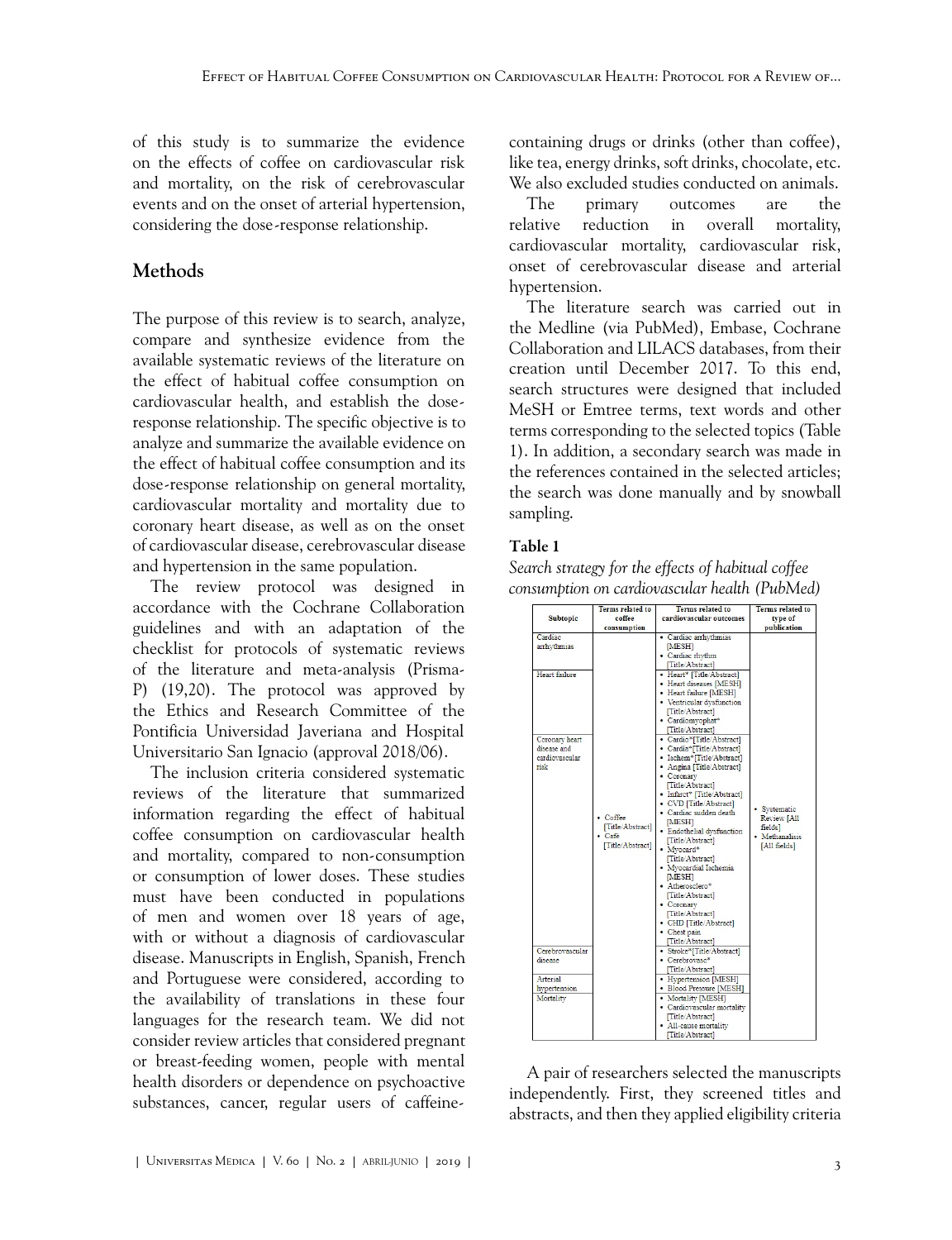to the full text of the article. The reviewers resolved the discrepancies by consensus.

Two other researchers extracted the data and classified it according to their outcome, and recorded the information in a standardized Excel file, version 2016. They also recorded general information on the title, author and year of publication, population, intervention, comparison group and outcome. They took into account the number and type of primary studies included, the search strategy used and its quality, results and potential biases [\(Table 2](#page-3-2)).

#### <span id="page-3-2"></span>Table 2

*Format to extract the information*

| <b>Short reference</b>           | Surname of the author and initials of his/her name.  |  |
|----------------------------------|------------------------------------------------------|--|
|                                  | Year of publication and magazine                     |  |
| PICO                             | Population, intervention, comparison and outcome     |  |
| <b>Searches</b>                  | Databases, date and number of references. Date of    |  |
|                                  | the last search                                      |  |
| <b>Gray literature</b>           | Sources of unpublished literature consulted          |  |
| <b>Quality of the review</b>     | Quality scale used and quality level reported        |  |
| Type and number of studies       | Primary studies of the review                        |  |
| included                         |                                                      |  |
|                                  | Outcomes of interest in risk estimators (OR, RR, HR) |  |
| <b>Results and heterogeneity</b> | and their confidence intervals. Heterogeneity        |  |
|                                  | estimator ( $I^2$ or heterogeneity p)                |  |
| <b>Potential biases</b>          | Publication, selection, participation bias, etc.     |  |
| <b>Conflicts of interest</b>     | Report of conflicts of interest and funding sources  |  |

The duplication of primary studies in the different systematic reviews was taken into account. Two researchers evaluated the quality of the selected systematic reviews and metaanalyzes with the *Assessing Methodological Quality for Systematic Reviews* (AMSTAR) tool ([21\)](#page-5-2). The information was extracted from systematic reviews and meta-analyzes that had obtained an AMSTAR score greater than 60% (greater than 7). Disagreements between the reviewers were resolved by consensus, and when no agreement was reached, a third evaluator was used.

To evaluate the degree of agreement among the reviewers, the kappa coefficient was used. The results of the systematic reviews were summarized in tabular form for each of the outcomes of interest. The quality of the secondary studies is also presented in tables, and the heterogeneity of the results reported by the  $I^2$  estimator was taken into account. A sensitivity analysis of the results was done by subgroups according to the quality of the studies included, and per dose of exposure to coffee consumption. Publication biases of the included secondary studies were evaluated. Figures were

designed to facilitate the understanding of the relevant results.

### **Discussion**

Coffee is a drink that is consumed all over the world. In Colombia it is consumed frequently, since it is a custom rooted in our culture. Furthermore, given that Colombia is a coffeeproducing country, knowledge about its effect on health could have consequences both for the health system and for the country's economy [\(5\)](#page-4-2).

Despite the considerable evidence on the subject, it is unclear the actual effect of habitual coffee consumption on cardiovascular health in the adult population and, therefore, there are large discrepancies in the recommendations given by professionals in the field of clinical care, which includes cardiovascular health care ([22](#page-5-3)[,23](#page-5-4)). This is why it is important to review systematic reviews on this topic, to summarize and critically analyze the evidence on the effect of habitual coffee consumption on cardiovascular health. The objective is to identify all the important reviews on the subject, analyze and summarize them, to provide a clearer information to health professionals.

### **Funding**

The resources to prepare this proposal were provided by the Pontificia Universidad Javeriana.

### **Conflicts of interest**

None of the authors declare conflicts of interest.

# <span id="page-3-0"></span>**References**

1. DeRupo J. Daily coffee consumption up sharply. New York: National Coffee Association; 2017.

<span id="page-3-1"></span>2. Ministry of Foreign Affairs. CBI trends: Coffee in Europe. Netherlands: CBI Market Intelligence; 2016.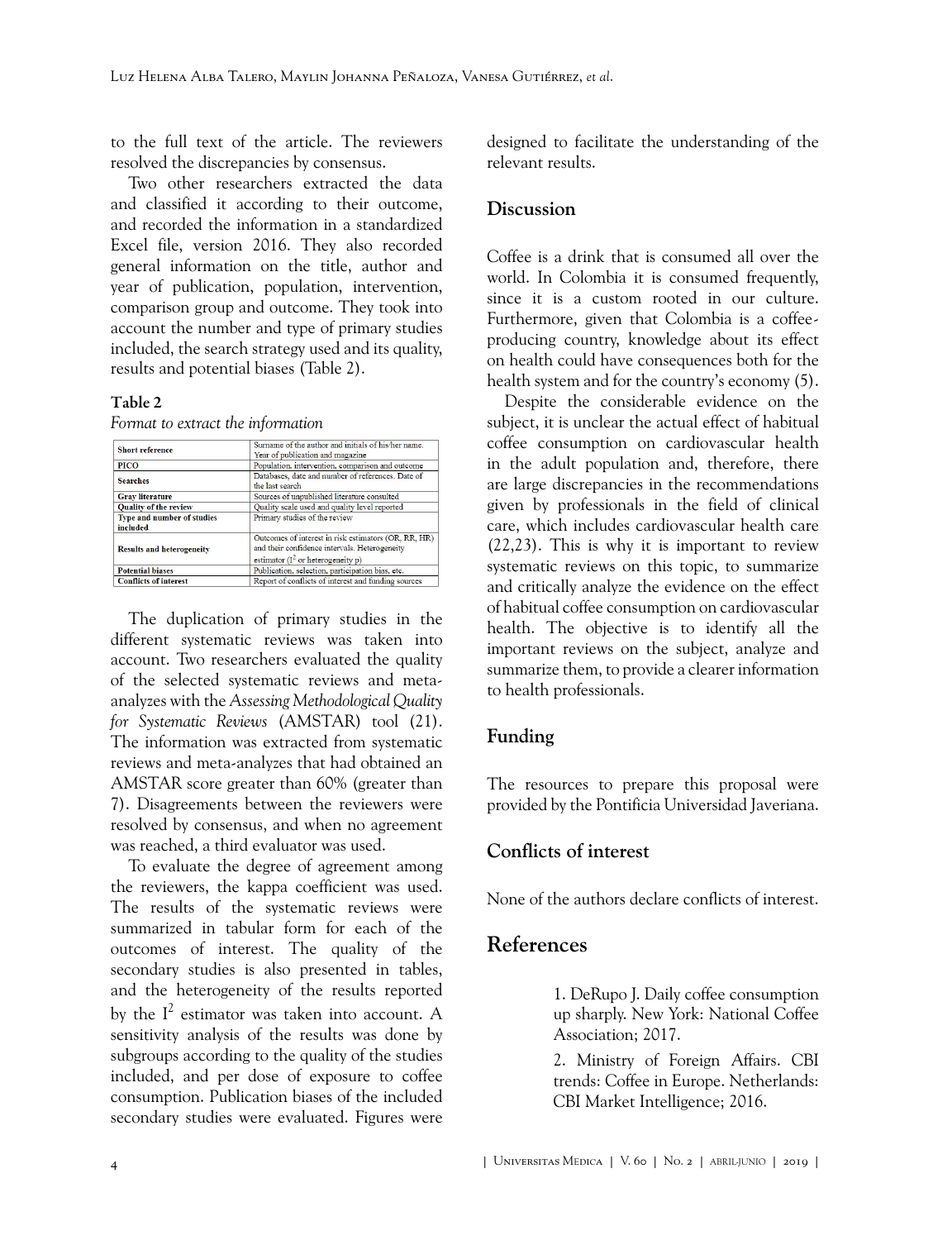<span id="page-4-0"></span>3. International Coffee Organization. World coffee consumption [Internet]. 2018. Disponible en: [https://www.ico.org/trade\\_statistics](https://www.ico.org/trade_statistics.asp?section=Statistics) [.asp?section=Statistics](https://www.ico.org/trade_statistics.asp?section=Statistics)

<span id="page-4-1"></span>4. United States Department of Agriculture and Foreign Agricultural Service. Coffee: World markets and trade [Internet]. 2018. Disponible en: [https://www.fas.usda.gov/data/coff](https://www.fas.usda.gov/data/coffee-world-markets-and-trade) [ee-world-markets-and-trade](https://www.fas.usda.gov/data/coffee-world-markets-and-trade)

<span id="page-4-2"></span>5. Ocampo OL, Álvarez LM. Tendencia de la producción y el consumo del café en Colombia. Cenes. 2017;36(64):139-65.

<span id="page-4-3"></span>6. Bizzo MLG, Farah A, Kemp JA, Scancetti LB. Highlights in the history of coffee science related to health. En: Preedy VR, editor. Coffee in health and disease prevention. London: Elsevier; 2015. p. 11-7. [https://dx.doi.org/10.101](https://dx.doi.org/10.1016/B978-0-12-409517-5.00002-4) [6/B978-0-12-409517-5.00002-4](https://dx.doi.org/10.1016/B978-0-12-409517-5.00002-4)

<span id="page-4-4"></span>7. González de Mejía E, Ramírez-Mares MV. Impact of caffeine and coffee in our health. Trends Endocrinol Metab.2014;25(10):489-92.

<span id="page-4-5"></span>8. Sudano I, Binggeli C, Spieker L, Lüscher TF, Ruschitzka F, Noll G, et al. Cardiovascular effects of coffee: is it a risk factor? Prog Cardiovasc Nurs [Internet]. 2005;20(2):65-9. Disponible en: [https://www.ncbi.nlm.n](https://www.ncbi.nlm.nih.gov/pubmed/15886549) [ih.gov/pubmed/15886549](https://www.ncbi.nlm.nih.gov/pubmed/15886549)

<span id="page-4-6"></span>9. Robertson D, Frolich JC, Keith Carr R, Throck Watson J, Hollifield JW, Shand DG, et al. Effects of caffeine on plasma renin activity, catecholamines and blood pressure. N Engl J Med. 1978;298(4):181-6.

<span id="page-4-7"></span>10. Echeverry D, Buitrago L, Montes F, Mejía I, González M. Café para cardiólogos. Rev Colomb Cardiol. 2005;11(8):357-65.

<span id="page-4-8"></span>11. Valenzuela A. El café y sus efectos en la salud cardiovascular

y salud materna. Rev Chil Nutr. 2010;37(4):514-23.

<span id="page-4-9"></span>12. Agudelo G, Duque M, Velásquez CM, Cardona OL, Posada M, Pineda V, et al. Efecto del consumo de diferentes dosis de café filtrado sobre los niveles plasmáticos de homocisteína y presión arterial en un grupo de voluntarios sanos. Rev Colomb Cardiol [internet]. 2008;15(2):65-74. Disponible en: [https](https://www.scielo.org.co/scielo.php?script=sci_arttext&pid=S0120-56332008000200004) [://www.scielo.org.co/scielo.php?script](https://www.scielo.org.co/scielo.php?script=sci_arttext&pid=S0120-56332008000200004) [=sci\\_arttext&pid=S0120-563320080](https://www.scielo.org.co/scielo.php?script=sci_arttext&pid=S0120-56332008000200004) [00200004](https://www.scielo.org.co/scielo.php?script=sci_arttext&pid=S0120-56332008000200004)

<span id="page-4-10"></span>13. Akash MS, Rehman K, Chen S. Effect of coffee on type 2 diabetes mellitus. Nutrition. 2014;30(7-8):755-63.

<span id="page-4-11"></span>14. Liu QP, Wu YF, Cheng HY, Xia T, Ding H, Wang H, Wang ZM, Xu Y. Habitual coffee consumption and risk of cognitive decline/dementia: A systematic review and meta-analysis of prospective cohort studies. Nutrition. 2016;32(6):628-36.

<span id="page-4-12"></span>15. Miranda AM, Steluti J, Fisberg RM, Marchioni DM. Association between coffee consumption and its polyphenols with cardiovascular risk factors: A population-based study. Nutrients. 2017 Mar 14;9(3). [https://d](https://doi.org/10.3390/nu9030276) [oi.org/10.3390/nu9030276](https://doi.org/10.3390/nu9030276)

<span id="page-4-13"></span>16. Chrysant SG. Coffee consumption and cardiovascular health. Am J Cardiol. 2015;116(5):818-2.

<span id="page-4-14"></span>17. Cano-Marquina A, Tarín JJ, Cano A. The impact of coffee on health. Maturitas. 2013;75(1):7-21. [https://dx.doi.org/10.](https://dx.doi.org/10.1016/j.maturitas.2013.02.002) [1016/j.maturitas.2013.02.002](https://dx.doi.org/10.1016/j.maturitas.2013.02.002)

<span id="page-4-15"></span>18. Ludwig IA, Clifford M, Lean M, Ashihara H, Crozier A. Coffee: biochemistry and potential impact on health. Food Funct. 2014;5(8):1695-717. [https://doi.org/10](https://doi.org/10.1039/c4fo00042k) [.1039/c4fo00042k](https://doi.org/10.1039/c4fo00042k)